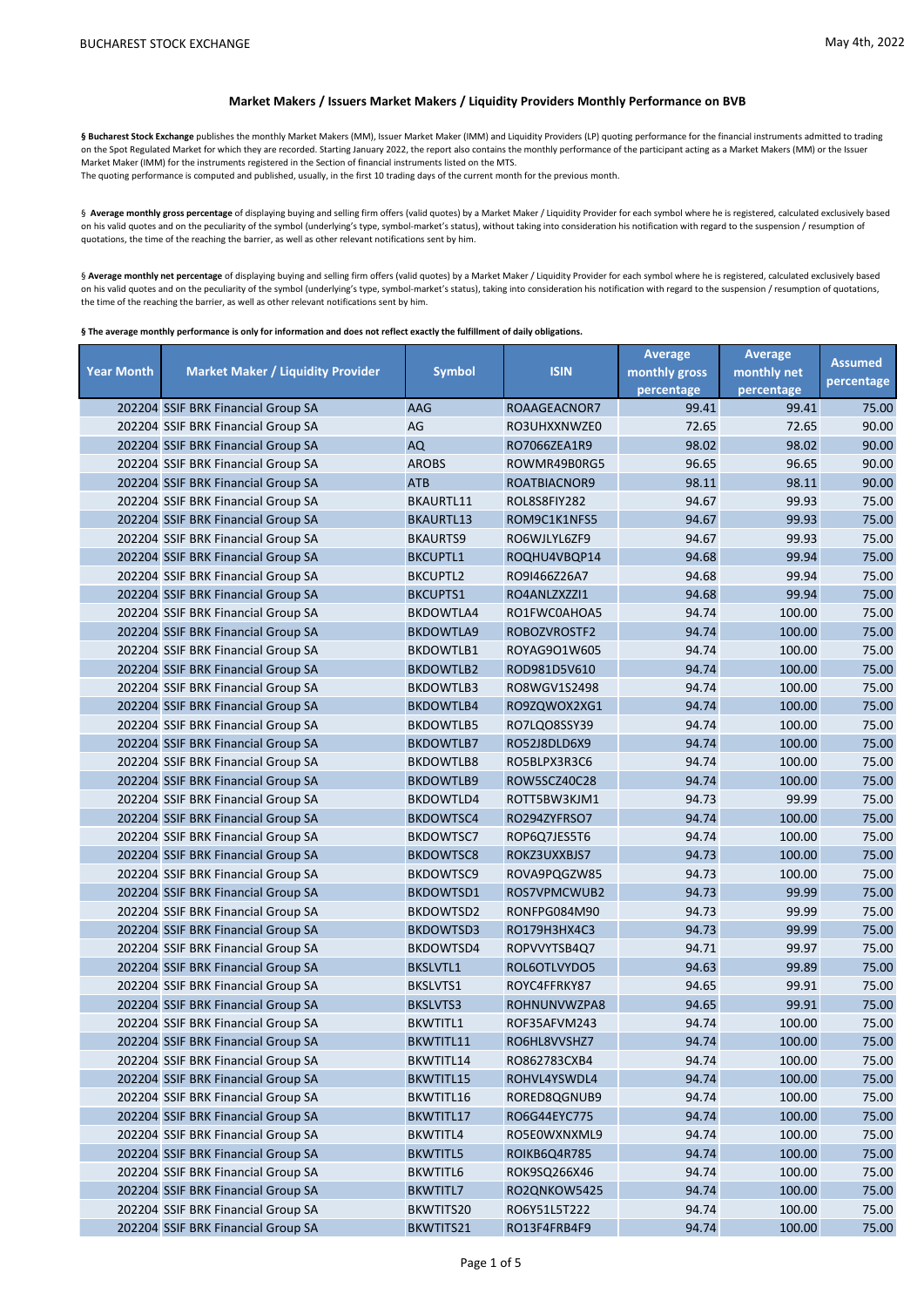|  | 202204 Raiffeisen Centrobank AG Viena    | <b>BRD</b> | ROBRDBACNOR2 | 83.06 | 92.84 | 60.00 |
|--|------------------------------------------|------------|--------------|-------|-------|-------|
|  | 202204 Wood & Company Financial Services | <b>BRD</b> | ROBRDBACNOR2 | 85.24 | 85.24 | 60.00 |
|  | 202204 Wood & Company Financial Services | <b>BRK</b> | ROBRKOACNOR0 | 89.08 | 89.08 | 85.00 |
|  | 202204 SSIF BRK Financial Group SA       | <b>BVB</b> | ROBVBAACNOR0 | 67.40 | 67.40 | 90.00 |
|  | 202204 Wood & Company Financial Services | <b>BVB</b> | ROBVBAACNOR0 | 78.77 | 78.77 | 60.00 |
|  | 202204 Erste Group Bank AG               | EBADSTL1   | AT0000A20948 | 98.34 | 98.34 | 70.00 |
|  | 202204 Erste Group Bank AG               | EBADSTL6   | AT0000A2EMZ0 | 98.33 | 98.33 | 70.00 |
|  | 202204 Erste Group Bank AG               | EBADSTS10  | AT0000A2TW79 | 98.34 | 98.34 | 70.00 |
|  |                                          |            | AT0000A2W4P6 | 98.34 | 98.34 | 70.00 |
|  | 202204 Erste Group Bank AG               | EBADSTS11  |              |       |       |       |
|  | 202204 Erste Group Bank AG               | EBADSTS9   | AT0000A2SRB0 | 98.32 | 98.32 | 70.00 |
|  | 202204 Erste Group Bank AG               | EBBMWTL12  | AT0000A2GHX0 | 98.35 | 98.35 | 70.00 |
|  | 202204 Erste Group Bank AG               | EBBMWTL13  | AT0000A2L4T1 | 98.34 | 98.34 | 70.00 |
|  | 202204 Erste Group Bank AG               | EBBMWTS15  | AT0000A2W4Q4 | 98.34 | 98.34 | 70.00 |
|  | 202204 Erste Group Bank AG               | EBBMWTS16  | AT0000A2W4R2 | 98.35 | 98.35 | 70.00 |
|  | 202204 Erste Group Bank AG               | EBDAXTL74  | AT0000A2ETY8 | 98.80 | 98.80 | 70.00 |
|  | 202204 Erste Group Bank AG               | EBDAXTL75  | AT0000A2GJ63 | 98.82 | 98.82 | 70.00 |
|  | 202204 Erste Group Bank AG               | EBDAXTL76  | AT0000A2GJ71 | 98.82 | 98.82 | 70.00 |
|  | 202204 Erste Group Bank AG               | EBDAXTL77  | AT0000A2HRZ2 | 98.82 | 98.82 | 70.00 |
|  | 202204 Erste Group Bank AG               | EBDAXTL79  | AT0000A2L4S3 | 98.82 | 98.82 | 70.00 |
|  | 202204 Erste Group Bank AG               | EBDAXTS72  | AT0000A2Q293 | 98.81 | 98.81 | 70.00 |
|  | 202204 Erste Group Bank AG               | EBDAXTS73  | AT0000A2RHC1 | 98.82 | 98.82 | 70.00 |
|  | 202204 Erste Group Bank AG               | EBDAXTS74  | AT0000A2TWA0 | 98.81 | 98.81 | 70.00 |
|  | 202204 Erste Group Bank AG               | EBDAXTS75  | AT0000A2W457 | 98.80 | 98.80 | 70.00 |
|  | 202204 Erste Group Bank AG               | EBDBKTL26  | AT0000A2EN36 | 98.22 | 98.22 | 70.00 |
|  | 202204 Erste Group Bank AG               | EBDBKTL27  | AT0000A2EN44 | 98.22 | 98.22 | 70.00 |
|  | 202204 Erste Group Bank AG               | EBDBKTL28  | AT0000A2GHY8 | 98.22 | 98.22 | 70.00 |
|  | 202204 Erste Group Bank AG               | EBDBKTL29  | AT0000A2L4U9 | 96.80 | 96.80 | 70.00 |
|  | 202204 Erste Group Bank AG               | EBDBKTS10  | AT0000A1U0Q5 | 98.22 | 98.22 | 70.00 |
|  | 202204 Erste Group Bank AG               | EBDBKTS26  | AT0000A2W4S0 | 98.21 | 98.21 | 70.00 |
|  | 202204 Erste Group Bank AG               | EBDBKTS3   | AT0000A1G825 | 98.22 | 98.22 | 70.00 |
|  |                                          |            |              |       |       |       |
|  | 202204 Erste Group Bank AG               | EBDOWTL17  | AT0000A2HSB1 | 98.51 | 98.51 | 70.00 |
|  | 202204 Erste Group Bank AG               | EBDOWTL18  | AT0000A2HSC9 | 98.50 | 98.51 | 70.00 |
|  | 202204 Erste Group Bank AG               | EBDOWTL19  | AT0000A2L4E3 | 98.52 | 98.53 | 70.00 |
|  | 202204 Erste Group Bank AG               | EBDOWTL20  | AT0000A2RH54 | 98.51 | 98.52 | 70.00 |
|  | 202204 Erste Group Bank AG               | EBDOWTS17  | AT0000A2Q2J1 | 98.52 | 98.53 | 70.00 |
|  | 202204 Erste Group Bank AG               | EBDOWTS18  | AT0000A2RH88 | 98.51 | 98.52 | 70.00 |
|  | 202204 Erste Group Bank AG               | EBEBSTL36  | AT0000A2GHZ5 | 98.82 | 98.82 | 70.00 |
|  | 202204 Erste Group Bank AG               | EBEBSTL38  | AT0000A2L4V7 | 98.82 | 98.82 | 70.00 |
|  | 202204 Erste Group Bank AG               | EBEBSTL39  | AT0000A2QA37 | 98.79 | 98.79 | 70.00 |
|  | 202204 Erste Group Bank AG               | EBEBSTL4   | AT0000A0WQK9 | 98.81 | 98.81 | 70.00 |
|  | 202204 Erste Group Bank AG               | EBEBSTL5   | AT0000A0WQL7 | 98.82 | 98.82 | 70.00 |
|  | 202204 Erste Group Bank AG               | EBEBSTS51  | AT0000A2TW87 | 98.82 | 98.82 | 70.00 |
|  | 202204 Erste Group Bank AG               | EBEBSTS52  | AT0000A2W4T8 | 98.82 | 98.82 | 70.00 |
|  | 202204 Erste Group Bank AG               | EBEBSTS53  | AT0000A2W4U6 | 98.82 | 98.82 | 70.00 |
|  | 202204 Erste Group Bank AG               | EBEUSDTL21 | AT0000A2L4Z8 | 97.91 | 98.02 | 70.00 |
|  | 202204 Erste Group Bank AG               | EBEUSDTL23 | AT0000A2W4X0 | 98.47 | 98.47 | 70.00 |
|  | 202204 Erste Group Bank AG               | EBEUSDTS23 | AT0000A2L518 | 98.41 | 98.41 | 70.00 |
|  | 202204 Erste Group Bank AG               | EBEUSDTS24 | AT0000A2L526 | 98.52 | 98.52 | 70.00 |
|  | 202204 Erste Group Bank AG               | EBEUSDTS25 | AT0000A2RHD9 | 98.54 | 98.54 | 70.00 |
|  | 202204 Erste Group Bank AG               | EBEUSDTS26 | AT0000A2W4Y8 | 98.05 | 98.05 | 70.00 |
|  | 202204 Erste Group Bank AG               | EBFPTL11   | AT0000A133Q7 | 97.13 | 97.13 | 70.00 |
|  | 202204 Erste Group Bank AG               | EBFPTL16   | AT0000A1PCX4 | 97.13 | 97.13 | 70.00 |
|  | 202204 Erste Group Bank AG               | EBFPTL19   | AT0000A26UP6 | 97.14 | 97.14 | 70.00 |
|  | 202204 Erste Group Bank AG               | EBFPTL20   | AT0000A28EV4 | 97.14 | 97.14 | 70.00 |
|  | 202204 Erste Group Bank AG               | EBFPTL21   | AT0000A28EW2 | 97.14 | 97.14 | 70.00 |
|  | 202204 Erste Group Bank AG               | EBFPTL24   | AT0000A2L4C7 | 97.14 | 97.14 | 70.00 |
|  | 202204 Erste Group Bank AG               | EBFPTL25   | AT0000A2RHA5 | 97.14 | 97.14 | 70.00 |
|  | 202204 Erste Group Bank AG               | EBFPTL26   | AT0000A2W499 | 97.14 | 97.14 | 70.00 |
|  | 202204 Erste Group Bank AG               | EBFPTL27   | AT0000A2W4A8 | 96.89 | 96.89 | 70.00 |
|  | 202204 Erste Group Bank AG               | EBGLD1     | AT0000A0WNJ8 | 98.46 | 98.47 | 70.00 |
|  | 202204 Erste Group Bank AG               | EBGLDTL23  | AT0000A1ANY1 | 98.30 | 98.32 | 70.00 |
|  | 202204 Erste Group Bank AG               | EBGLDTL26  | AT0000A1HPW5 | 98.31 | 98.32 | 70.00 |
|  | 202204 Erste Group Bank AG               | EBGLDTL32  | AT0000A26192 | 98.50 | 98.51 | 70.00 |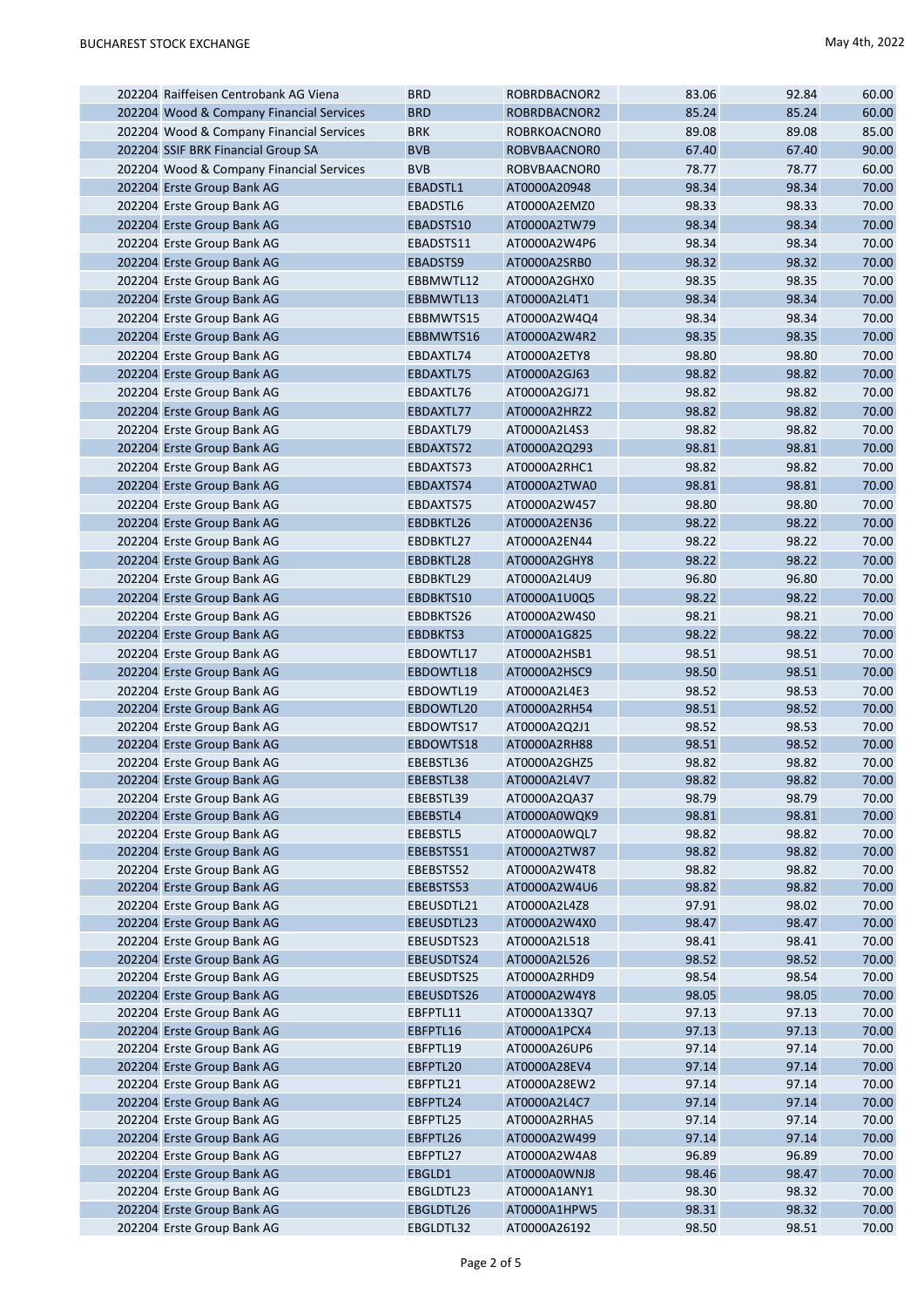| 202204 Erste Group Bank AG               | EBGLDTL33       | AT0000A268N8 | 98.49 | 98.50 | 70.00 |
|------------------------------------------|-----------------|--------------|-------|-------|-------|
| 202204 Erste Group Bank AG               | EBGLDTL34       | AT0000A298E4 | 98.50 | 98.51 | 70.00 |
| 202204 Erste Group Bank AG               | EBGLDTL36       | AT0000A2GHN1 | 98.51 | 98.52 | 70.00 |
| 202204 Erste Group Bank AG               | EBGLDTL38       | AT0000A2W4G5 | 98.51 | 98.52 | 70.00 |
| 202204 Erste Group Bank AG               | EBGLDTS31       | AT0000A2L4M6 | 98.51 | 98.52 | 70.00 |
| 202204 Raiffeisen Centrobank AG Viena    | EBS             | AT0000652011 | 85.50 | 95.56 | 60.00 |
| 202204 Erste Group Bank AG               | <b>EBS</b>      | AT0000652011 | 86.31 | 96.47 | 60.00 |
| 202204 Erste Group Bank AG               | EBSLVTL33       | AT0000A2ENS3 | 98.49 | 98.50 | 70.00 |
| 202204 Erste Group Bank AG               | EBSLVTL35       | AT0000A2ENU9 | 98.49 | 98.50 | 70.00 |
| 202204 Erste Group Bank AG               | EBSLVTL36       | AT0000A2GHP6 | 98.50 | 98.51 | 70.00 |
| 202204 Erste Group Bank AG               | EBSLVTL37       | AT0000A2HSH8 | 98.50 | 98.51 | 70.00 |
| 202204 Erste Group Bank AG               | EBSLVTL38       | AT0000A2HSJ4 | 98.50 | 98.51 | 70.00 |
| 202204 Erste Group Bank AG               | EBSLVTL39       | AT0000A2HSK2 | 98.51 | 98.52 | 70.00 |
| 202204 Erste Group Bank AG               | EBSLVTS30       | AT0000A2L4P9 | 98.51 | 98.52 | 70.00 |
| 202204 Erste Group Bank AG               | EBSLVTS31       | AT0000A2Q2L7 | 98.50 | 98.51 | 70.00 |
| 202204 Erste Group Bank AG               | EBSLVTS33       | AT0000A2W4L5 | 98.51 | 98.52 | 70.00 |
| 202204 Erste Group Bank AG               | EBSNGTL1        | AT0000A13JF8 | 99.85 | 99.85 | 70.00 |
| 202204 Erste Group Bank AG               |                 |              | 99.86 | 99.86 | 70.00 |
|                                          | EBSNGTL10       | AT0000A2W4D2 |       |       |       |
| 202204 Erste Group Bank AG               | EBSNGTL11       | AT0000A2W4E0 | 99.80 | 99.80 | 70.00 |
| 202204 Erste Group Bank AG               | EBSNGTL5        | AT0000A1LNL5 | 99.85 | 99.85 | 70.00 |
| 202204 Erste Group Bank AG               | <b>EBSNGTL6</b> | AT0000A209S1 | 99.86 | 99.86 | 70.00 |
| 202204 Erste Group Bank AG               | EBSNGTL7        | AT0000A209T9 | 99.84 | 99.84 | 70.00 |
| 202204 Erste Group Bank AG               | EBSNPTL12       | AT0000A2L4D5 | 99.04 | 99.04 | 70.00 |
| 202204 Erste Group Bank AG               | EBSNPTL13       | AT0000A2W4B6 | 99.04 | 99.04 | 70.00 |
| 202204 Erste Group Bank AG               | EBSNPTL14       | AT0000A2W4C4 | 98.89 | 98.89 | 70.00 |
| 202204 Erste Group Bank AG               | EBSNPTL6        | AT0000A1J3L5 | 99.04 | 99.04 | 70.00 |
| 202204 Erste Group Bank AG               | EBSNPTL8        | AT0000A209Q5 | 99.04 | 99.04 | 70.00 |
| 202204 Erste Group Bank AG               | EBSNPTL9        | AT0000A209R3 | 99.04 | 99.04 | 70.00 |
| 202204 Erste Group Bank AG               | EBSPTL42        | AT0000A2ENP9 | 98.49 | 98.50 | 70.00 |
| 202204 Erste Group Bank AG               | EBSPTL43        | AT0000A2ENQ7 | 98.49 | 98.50 | 70.00 |
| 202204 Erste Group Bank AG               | EBSPTL44        | AT0000A2ENR5 | 98.49 | 98.50 | 70.00 |
| 202204 Erste Group Bank AG               | EBSPTL45        | AT0000A2HSD7 | 98.49 | 98.50 | 70.00 |
| 202204 Erste Group Bank AG               | EBSPTL46        | AT0000A2HSE5 | 98.49 | 98.50 | 70.00 |
| 202204 Erste Group Bank AG               | EBSPTL47        | AT0000A2HSF2 | 98.50 | 98.51 | 70.00 |
| 202204 Erste Group Bank AG               | EBSPTL48        | AT0000A2Q2D4 | 98.50 | 98.51 | 70.00 |
| 202204 Erste Group Bank AG               | EBSPTS48        | AT0000A2RH96 | 98.49 | 98.50 | 70.00 |
| 202204 Erste Group Bank AG               | EBTLVTL12       | AT0000A268X7 | 97.55 | 97.55 | 70.00 |
| 202204 Erste Group Bank AG               | EBTLVTL13       | AT0000A28669 | 97.55 | 97.55 | 70.00 |
| 202204 Erste Group Bank AG               | EBTLVTL18       | AT0000A2L4B9 | 97.55 | 97.55 | 70.00 |
| 202204 Erste Group Bank AG               | EBTLVTL19       | AT0000A2W465 | 97.55 | 97.55 | 70.00 |
| 202204 Erste Group Bank AG               | EBTLVTL20       | AT0000A2W473 | 97.55 | 97.55 | 70.00 |
| 202204 Erste Group Bank AG               | EBTLVTL21       | AT0000A2W481 | 97.53 | 97.53 | 70.00 |
| 202204 Erste Group Bank AG               | EBTLVTL3        | AT0000A1CGB9 | 97.55 | 97.55 | 70.00 |
| 202204 Erste Group Bank AG               | EBTLVTL4        | AT0000A1ER90 | 97.55 | 97.55 | 70.00 |
| 202204 Erste Group Bank AG               | EBTLVTL5        | AT0000A1J3H3 | 97.55 | 97.55 | 70.00 |
| 202204 Erste Group Bank AG               | EBTLVTL6        | AT0000A1KVV9 | 97.55 | 97.55 | 70.00 |
| 202204 Erste Group Bank AG               | EBTLVTL7        | AT0000A1LNK7 | 97.55 | 97.55 | 70.00 |
| 202204 Erste Group Bank AG               | EBVWTL10        | AT0000A2EN69 | 98.25 | 98.25 | 70.00 |
| 202204 Erste Group Bank AG               | EBVWTL11        | AT0000A2GJ14 | 98.27 | 98.27 | 70.00 |
| 202204 Erste Group Bank AG               | EBVWTL12        | AT0000A2L4W5 | 98.28 | 98.28 | 70.00 |
| 202204 Erste Group Bank AG               | EBVWTS11        | AT0000A2RHN8 | 98.25 | 98.25 | 70.00 |
| 202204 Erste Group Bank AG               | EBVWTS12        | AT0000A2W4V4 | 98.28 | 98.28 | 70.00 |
| 202204 Erste Group Bank AG               | EBVWTS13        |              | 98.27 | 98.27 | 70.00 |
|                                          |                 | AT0000A2W4W2 |       |       |       |
| 202204 Erste Group Bank AG               | EBWTI1          | AT0000A1CG20 | 98.22 | 98.23 | 70.00 |
| 202204 Erste Group Bank AG               | EBWTITL59       | AT0000A2GHS0 | 98.22 | 98.23 | 70.00 |
| 202204 Erste Group Bank AG               | EBWTITL65       | AT0000A2Q2F9 | 98.22 | 98.23 | 70.00 |
| 202204 Erste Group Bank AG               | EBWTITL66       | AT0000A2Q2G7 | 98.22 | 98.23 | 70.00 |
| 202204 Erste Group Bank AG               | EBWTITL67       | AT0000A2Q2H5 | 98.22 | 98.23 | 70.00 |
| 202204 Erste Group Bank AG               | EBWTITL68       | AT0000A2RH70 | 98.23 | 98.24 | 70.00 |
| 202204 Erste Group Bank AG               | EBWTITL69       | AT0000A2SR51 | 98.23 | 98.24 | 70.00 |
| 202204 Erste Group Bank AG               | EBWTITL71       | AT0000A2W4H3 | 98.23 | 98.24 | 70.00 |
| 202204 Erste Group Bank AG               | EBWTITL72       | AT0000A2W4J9 | 98.23 | 98.24 | 70.00 |
| 202204 Erste Group Bank AG               | EBWTITS52       | AT0000A2W4N1 | 98.23 | 98.24 | 70.00 |
| 202204 Wood & Company Financial Services | EL.             | ROELECACNOR5 | 78.70 | 78.70 | 90.00 |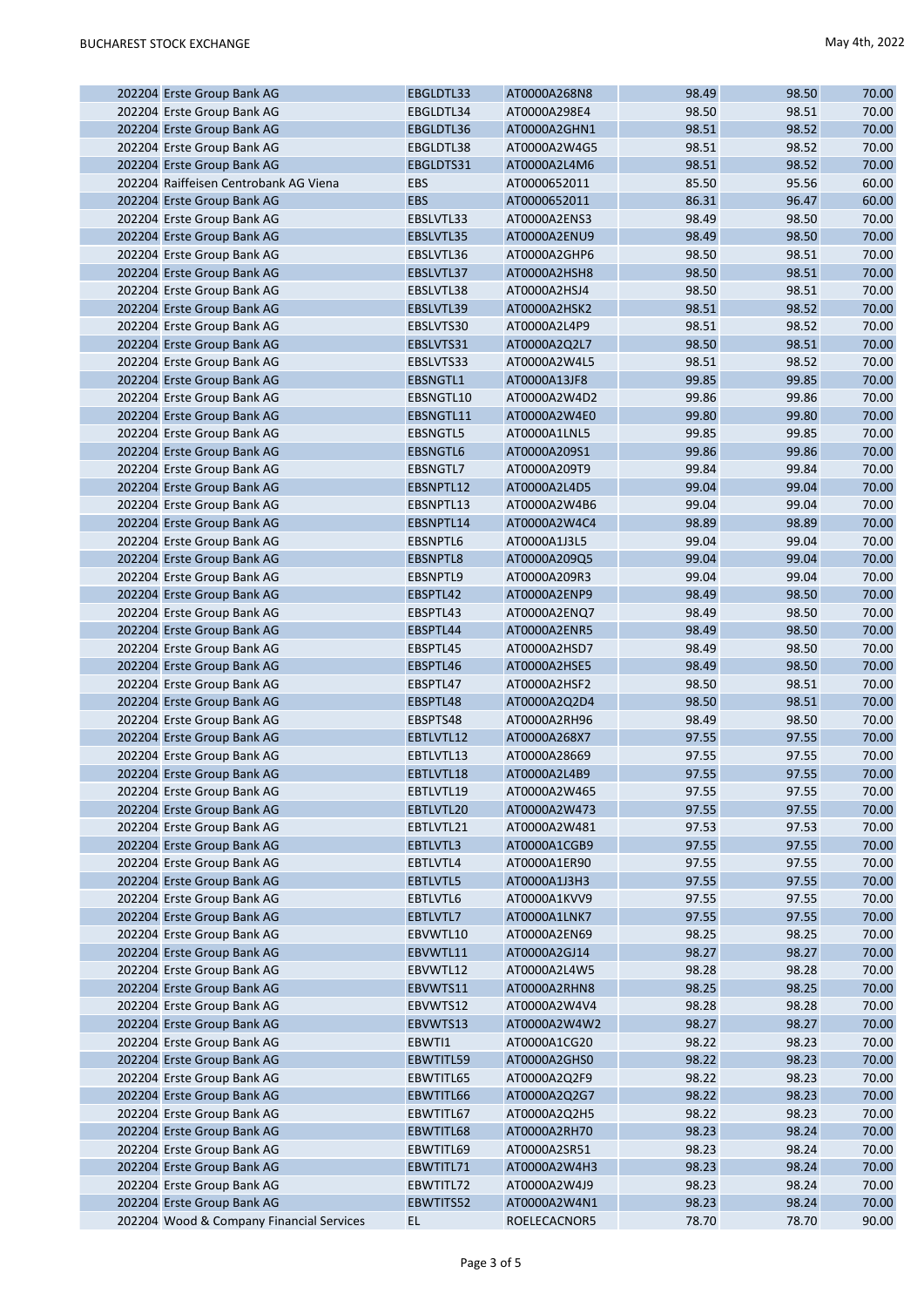| 202204 Raiffeisen Centrobank AG Viena                                       | <b>EL</b>       | ROELECACNOR5        | 83.05 | 92.82 | 60.00 |
|-----------------------------------------------------------------------------|-----------------|---------------------|-------|-------|-------|
| 202204 Raiffeisen Centrobank AG Viena                                       | <b>EVER</b>     | <b>ROSIFBACNOR0</b> | 82.87 | 92.61 | 60.00 |
| 202204 Raiffeisen Centrobank AG Viena                                       | <b>FP</b>       | ROFPTAACNOR5        | 83.06 | 92.83 | 60.00 |
| 202204 Wood & Company Financial Services                                    | <b>FP</b>       | ROFPTAACNOR5        | 85.07 | 85.07 | 60.00 |
| 202204 Erste Group Bank AG                                                  | <b>FP</b>       | ROFPTAACNOR5        | 86.98 | 97.21 | 60.00 |
| 202204 SSIF BRK Financial Group SA                                          | HAI             | RO5RYSUM9FJ2        | 97.49 | 97.49 | 90.00 |
| 202204 SSIF BRK Financial Group SA                                          | <b>IMP</b>      | ROIMPCACNOR0        | 97.39 | 97.39 | 90.00 |
| 202204 SSIF BRK Financial Group SA                                          | IMP26E          | ROJOPQP0PSW5        | 96.32 | 96.32 | 90.00 |
| 202204 Raiffeisen Centrobank AG Viena                                       | M               | ROMEDLACNOR6        | 83.06 | 92.83 | 60.00 |
| 202204 SSIF BRK Financial Group SA                                          | M               | ROMEDLACNOR6        | 96.68 | 96.68 | 90.00 |
| 202204 Raiffeisen Centrobank AG Viena                                       | <b>ONE</b>      | ROJ8YZPDHWW8        | 82.66 | 92.39 | 70.00 |
| 202204 SSIF BRK Financial Group SA                                          | <b>ONE</b>      | ROJ8YZPDHWW8        | 90.49 | 90.49 | 90.00 |
| 202204 Raiffeisen Centrobank AG Viena                                       | RCADS23C1       | AT0000A2S6T9        | 79.09 | 94.31 | 70.00 |
| 202204 Raiffeisen Centrobank AG Viena                                       | RCBASF23C1      | AT0000A2S6U7        | 78.74 | 92.84 | 70.00 |
| 202204 Raiffeisen Centrobank AG Viena                                       | RCBRD23C1       | AT0000A2S6G6        | 83.68 | 99.63 | 70.00 |
| 202204 Raiffeisen Centrobank AG Viena                                       | RCBRD23L1       | AT0000A2UUA2        | 83.68 | 99.62 | 70.00 |
| 202204 Raiffeisen Centrobank AG Viena                                       | RCBRDTL3        | AT0000A2GTZ0        | 83.77 | 99.72 | 70.00 |
|                                                                             |                 |                     |       |       |       |
| 202204 Raiffeisen Centrobank AG Viena                                       | RCBRDTL4        | AT0000A2S6P7        | 83.77 | 99.72 | 70.00 |
| 202204 Raiffeisen Centrobank AG Viena                                       | RCDAI23C1       | AT0000A2S6V5        | 81.47 | 97.01 | 70.00 |
| 202204 Raiffeisen Centrobank AG Viena                                       | <b>RCDAX</b>    | AT0000A04QY3        | 81.77 | 97.34 | 70.00 |
| 202204 Raiffeisen Centrobank AG Viena                                       | RCEL23C1        | AT0000A2S6H4        | 83.69 | 99.66 | 70.00 |
| 202204 Raiffeisen Centrobank AG Viena                                       | RCEL23L1        | AT0000A2UUB0        | 83.70 | 99.68 | 70.00 |
| 202204 Raiffeisen Centrobank AG Viena                                       | RCELTL1         | AT0000A2GU01        | 83.70 | 99.64 | 70.00 |
| 202204 Raiffeisen Centrobank AG Viena                                       | RCEVER23C1      | AT0000A2S6K8        | 81.93 | 97.52 | 70.00 |
| 202204 Raiffeisen Centrobank AG Viena                                       | RCEVER23L1      | AT0000A2UUC8        | 81.87 | 97.46 | 70.00 |
| 202204 Raiffeisen Centrobank AG Viena                                       | RCFP23C1        | AT0000A2S6D3        | 83.70 | 99.65 | 70.00 |
| 202204 Raiffeisen Centrobank AG Viena                                       | RCFP23L1        | AT0000A2UU94        | 83.75 | 99.71 | 70.00 |
| 202204 Raiffeisen Centrobank AG Viena                                       | RCFPTL6         | AT0000A2GTY3        | 83.76 | 99.73 | 70.00 |
| 202204 Raiffeisen Centrobank AG Viena                                       | RCFPTL7         | AT0000A2S6L6        | 83.76 | 99.73 | 70.00 |
| 202204 Raiffeisen Centrobank AG Viena                                       | <b>RCGLD</b>    | AT0000489398        | 81.87 | 97.46 | 70.00 |
| 202204 Raiffeisen Centrobank AG Viena                                       | RCGLDTL1        | AT0000A2GTK2        | 81.41 | 96.95 | 70.00 |
| 202204 Raiffeisen Centrobank AG Viena                                       | RCGLDTL2        | AT0000A2GTL0        | 81.41 | 96.95 | 70.00 |
| 202204 Raiffeisen Centrobank AG Viena                                       | RCONE23L1       | AT0000A2UXF5        | 81.83 | 97.43 | 70.00 |
| 202204 Raiffeisen Centrobank AG Viena                                       | RCONE24F1       | AT0000A2UXG3        | 81.98 | 97.60 | 70.00 |
| 202204 Raiffeisen Centrobank AG Viena                                       | <b>RCROTX</b>   | AT0000481403        | 79.96 | 95.30 | 70.00 |
| 202204 Raiffeisen Centrobank AG Viena                                       | <b>RCSBRE</b>   | AT0000A07SD6        | 79.72 | 95.06 | 70.00 |
| 202204 Raiffeisen Centrobank AG Viena                                       | RCSIE23C1       | AT0000A2S6W3        | 81.53 | 97.07 | 70.00 |
| 202204 Raiffeisen Centrobank AG Viena                                       | RCSLVTL1        | AT0000A2GTM8        | 81.83 | 97.42 | 70.00 |
| 202204 Raiffeisen Centrobank AG Viena                                       | <b>RCSLVTL2</b> | AT0000A2GTN6        | 81.83 | 97.42 | 70.00 |
| 202204 Raiffeisen Centrobank AG Viena                                       | RCSNG23C1       | AT0000A2S6J0        | 83.77 | 99.73 | 70.00 |
| 202204 Raiffeisen Centrobank AG Viena                                       | RCSNG23L1       | AT0000A2UUH7        | 83.77 | 99.73 | 70.00 |
| 202204 Raiffeisen Centrobank AG Viena                                       | RCSNGTL1        | AT0000A2S6R3        | 83.77 | 99.73 | 70.00 |
| 202204 Raiffeisen Centrobank AG Viena                                       | RCSNP23C1       | AT0000A2S6E1        | 83.69 | 99.63 | 70.00 |
| 202204 Raiffeisen Centrobank AG Viena                                       | RCSNP23L1       | AT0000A2UUF1        | 83.69 | 99.63 | 70.00 |
| 202204 Raiffeisen Centrobank AG Viena                                       | RCSNPTL1        | AT0000A0PK38        | 83.76 | 99.72 | 70.00 |
| 202204 Raiffeisen Centrobank AG Viena                                       | RCSNPTL3        | AT0000A2GU19        | 83.76 | 99.72 | 70.00 |
| 202204 Raiffeisen Centrobank AG Viena                                       | RCSNPTL4        | AT0000A2S6M4        | 83.76 | 99.73 | 70.00 |
| 202204 Raiffeisen Centrobank AG Viena                                       | <b>RCSPX</b>    | AT0000A07S87        | 81.91 | 97.50 | 70.00 |
| 202204 Raiffeisen Centrobank AG Viena                                       | RCSX5E          | AT0000A04QZ0        | 79.01 | 94.24 | 70.00 |
| 202204 Raiffeisen Centrobank AG Viena                                       | RCTLV23C1       | AT0000A2S6F8        | 83.65 | 99.59 | 70.00 |
| 202204 Raiffeisen Centrobank AG Viena                                       | RCTLV23L1       | AT0000A2UUG9        | 83.75 | 99.71 | 70.00 |
| 202204 Raiffeisen Centrobank AG Viena                                       | RCTLVTL3        | AT0000A2GU27        | 83.77 | 99.73 | 70.00 |
| 202204 Raiffeisen Centrobank AG Viena                                       | RCVW23C1        | AT0000A2S6X1        | 80.87 | 96.18 | 70.00 |
| 202204 SSIF BRK Financial Group SA                                          | <b>ROCE</b>     | ROROCEACNOR1        | 97.11 | 97.11 | 90.00 |
|                                                                             | <b>SFG</b>      |                     | 90.57 | 90.57 | 90.00 |
| 202204 SSIF BRK Financial Group SA<br>202204 Raiffeisen Centrobank AG Viena | SNG             | ROSFGPACNOR4        |       | 92.84 |       |
|                                                                             |                 | ROSNGNACNOR3        | 83.07 |       | 60.00 |
| 202204 Wood & Company Financial Services                                    | SNG             | ROSNGNACNOR3        | 85.28 | 85.28 | 60.00 |
| 202204 Wood & Company Financial Services                                    | SNN             | ROSNNEACNOR8        | 85.23 | 85.23 | 60.00 |
| 202204 SSIF BRK Financial Group SA                                          | <b>SNP</b>      | ROSNPPACNOR9        | 0.00  | 0.00  | 60.00 |
| 202204 Raiffeisen Centrobank AG Viena                                       | SNP             | ROSNPPACNOR9        | 83.07 | 92.84 | 60.00 |
| 202204 Wood & Company Financial Services                                    | <b>SNP</b>      | ROSNPPACNOR9        | 86.56 | 86.56 | 90.00 |
| 202204 Wood & Company Financial Services                                    | <b>TEL</b>      | ROTSELACNOR9        | 79.98 | 79.98 | 60.00 |
| 202204 Wood & Company Financial Services                                    | <b>TGN</b>      | ROTGNTACNOR8        | 84.00 | 84.00 | 60.00 |
| 202204 Raiffeisen Centrobank AG Viena                                       | <b>TLV</b>      | ROTLVAACNOR1        | 82.71 | 92.44 | 70.00 |